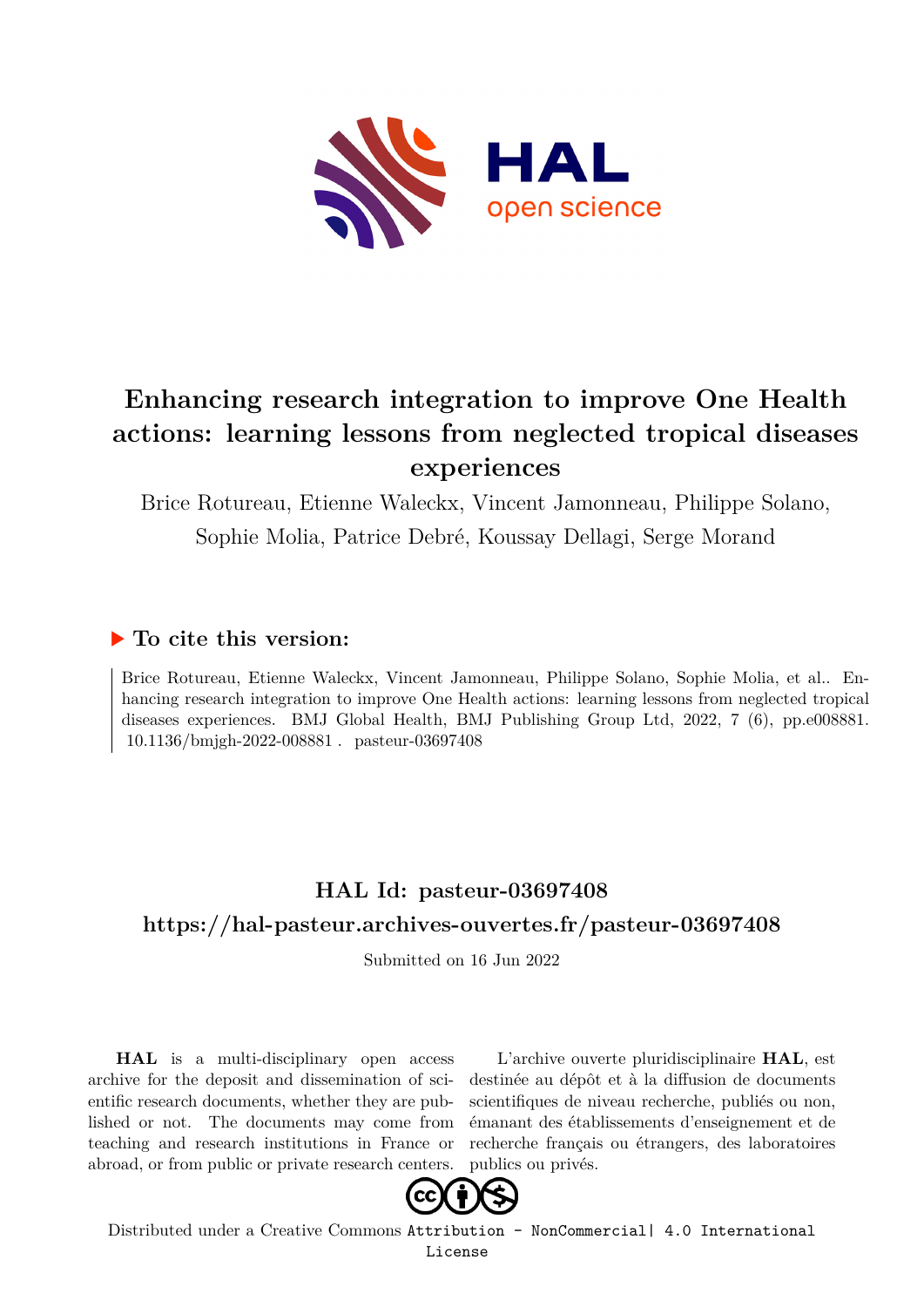### **BMJ Global Health**

# **Enhancing research integration to improve One Health actions: learning lessons from neglected tropical diseases experiences**

Brice Rotureau <sup>1,2</sup> Etienne Waleckx,<sup>3,4</sup> Vincent Jamonneau,<sup>3</sup> Philippe Solano,<sup>3</sup> Sophie Molia,<sup>5,6</sup> Patrice Debré,<sup>7</sup> Koussay Dellagi,<sup>8</sup> Serge Morand<sup>9,10</sup>

To cite: Rotureau B, Waleckx E, Jamonneau V, *et al*. Enhancing research integration to improve One Health actions: learning lessons from neglected tropical diseases experiences. *BMJ Global Health* 2022;7:e008881. doi:10.1136/ bmjgh-2022-008881

#### Handling editor Seye Abimbola

BR, EW and VJ contributed equally.

Received 20 February 2022 Accepted 21 May 2022



© Author(s) (or their employer(s)) 2022. Re-use permitted under CC BY-NC. No commercial re-use. See rights and permissions. Published by BMJ.

For numbered affiliations see end of article.

Correspondence to Dr Brice Rotureau; rotureau@pasteur.fr

#### INTRODUCTION: NEGLECTED TROPICAL DISEASES

Neglected tropical diseases (NTDs) represent a group of 20 diseases affecting more than one billion people in 150 countries, mostly in Africa, Asia and the Americas. They are considered as 'markers of stigma and poverty',<sup>1</sup> due to their debilitating consequences, also frequently impacting mental health, and because they mainly affect poor, vulnerable and marginalised people. NTDs cause heavy socioeconomic losses at the level of individuals, families, communities and countries. Despite a massive impact that amounts to billions of dollars per year, only 0.6% of the global healthcare funding is allocated to these diseases, $\frac{1}{2}$  disregarding the negative impact of the COVID-19 pandemic that is still difficult to quantify.

Nevertheless, in the last decade, the consideration of NTDs in global health has evolved and gained momentum. This was heralded by the adoption of the WHO road map for NTDs in 2011, the London Declaration of 2012, the launching of the 2030 Sustainable Development Goals that specifically refer to NTDs, and recently the new 2021–2030 WHO road map on NTDs. These initiatives aimed at drawing stakeholders' attention to diseases that often remain apart from the main health programme streams: 'leave no one behind'. In the francophone world, the Organisation Internationale de la Francophonie wrote a specific resolution on NTDs at the Erevan summit of 2018, and the 'francophone network on NTDs' has just reiterated its strong support to the new WHO 2030 road map for NTDs.<sup>2</sup> In this road map, specific objectives, including scientific research targets, were set for each NTD according to their epidemiological situation: control, elimination as a public

#### SUMMARY BOX

- ⇒ Most neglected tropical diseases (NTDs) are intrinsically embedded within the One Health approach: NTD researchers have already been dealing with multidisciplinary and intersectoral work for decades simply because it is essential for understanding and controlling the usually complex transmission of the pathogens causing NTDs.
- $\Rightarrow$  This long experience has already enrooted the idea of the horizontal integration of research, control, elimination and eradication strategies.
- $\Rightarrow$  The ongoing epidemiological transitions of most NTDs urges pursuing and amplifying the development of co-constructed multidisciplinary and intersectoral research initiatives for improving control/ elimination/eradication processes.
- ⇒ Lessons from NTDs may also be useful for other diseases targeted by ongoing One Health initiatives.

health problem, elimination of transmission and/or eradication (box 1).

By definition, NTDs have rarely been prioritised in the research and control actions' agendas in endemic countries. Traditional vertical intervention schemes have initially been used with success for some NTDs, as for example, the prevention or therapy of geohelminthiases through mass drug administration using cheap, stable and safe oral drugs. However, the intrinsic complexity of pathogens' life cycles and the limited resources allocated to NTDs have fostered alternative strategies to the classical vertical approaches. Hence, multidisciplinary research approaches at the fundamental, translational and applied levels progressively bloomed in the field of NTDs by necessity, to improve scientific knowledge at the service of control interventions. We believe that lessons from NTDs may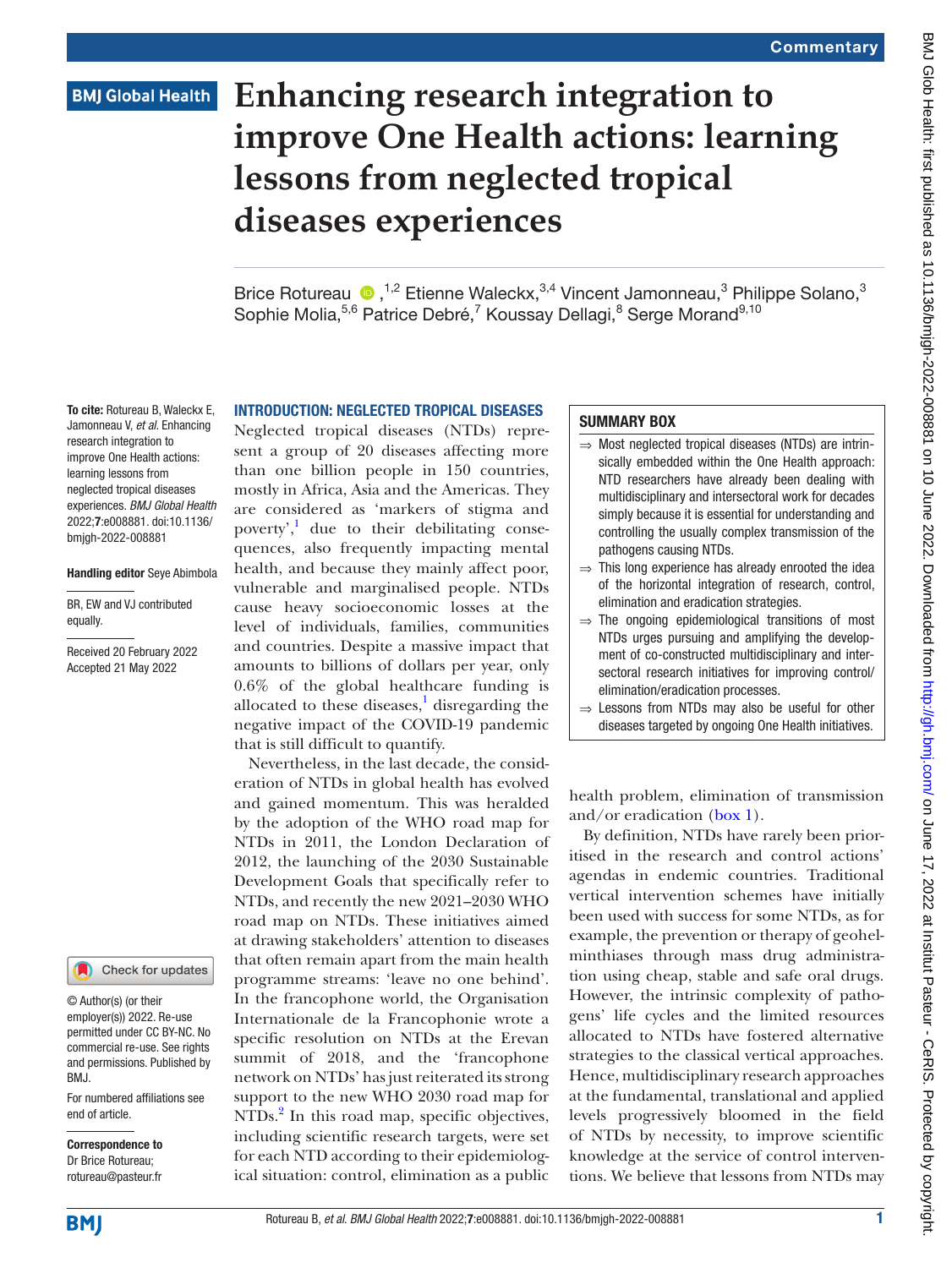#### Box 1 Definitions

- ⇒ Control: The control objective aims at reaching a local reduction of the disease prevalence to an acceptable level—this usually requires continuous interventions to maintain this reduction. *Significant efforts in both cognitive and applied research are usually required in parallel for reaching the next elimination step*.
- $\Rightarrow$  Elimination as a public health problem (ephp), through a 'validation' process: The ephp targets the overall achievement of given measurable goals. When achieved, the process can be validated by WHO, yet an action is still needed to maintain the goal and/or to advance towards elimination of transmission. *Translational research is highly beneficial to this step*.
- ⇒ Elimination of transmission (eot), which requires 'verification': The eot aims at reducing the incidence of an NTD to zero in welldefined areas, with minimal risk of re-introduction. The process is verified by WHO and further actions may be necessary to prevent re-emergence of the disease. *Maintaining a minimum level of applied research is also necessary here*.
- $\Rightarrow$  Eradication, which needs 'certification': Ultimately, the eradication goal should lead to the permanent reduction to zero transmission of a given pathogen, without risk of re-introduction. This process requires WHO certification.

be useful for other diseases targeted by ongoing One Health initiatives.

#### IMPACT OF MULTIDISCIPLINARY FUNDAMENTAL RESEARCH ON NTD CONTROL

Combining traditional medical surveillance strategies with scientific research programmes in social science and anthropology, ecology, vector and reservoir host biology, parasite biology and host-pathogen interactions has improved our knowledge and evidenced new challenges. Some of these challenges originate from the discovery of new key fundamental aspects of pathogens' maintenance and/or transmission. For, instance, it has been recently demonstrated that the emergence of animal reservoirs of *Dracunculus medinensis*, particularly in fish-consuming domestic dogs (93% of all Guinea worms detected worldwide in 2020 were in dogs in Chad), has become the major impediment to eradication of this human disease. $3<sup>4</sup>$  For human African trypanosomiasis, the importance of latent infections in seropositive asymptomatic individuals, $5$  the identification of domestic pigs as reservoirs of *Trypanosoma brucei gambiense*6 and the probable role of skin-dwelling trypanosomes in transmission maintenance<sup>78</sup> are active research areas that may be crucial for reaching the elimination goal.<sup>9</sup> Actually, the lack of fundamental scientific knowledge about the natural reservoirs and even the transmission of *Mycobacterium ulcerans,* that still remain elusive in most endemic areas, $10$  is also pointing to the crucial need for more fundamental knowledge on NTDs.

#### IMPACT OF MULTIDISCIPLINARY TRANSLATIONAL RESEARCH

Improving the sustainability of interventions by considering the multiple ecological, biological, and socioanthropological determinants of NTDs and by mobilising

multiple actors (communities, leaders, health centres, local authorities, health authorities, etc) in a multidisciplinary way (ie, anthropological studies before sensitisation, environmental studies prior to selecting a vector control strategy, etc) was seen to be key when means were scarce. For example, *Triatoma infestans* (the main vector of *Trypanosoma cruzi* causing Chagas disease) has been efficiently eliminated from large areas of South America through multinational and vertically organised insecticide spraying campaigns.<sup>11</sup> However, these campaigns were not implemented in areas where secondary vectors (often sylvatic) are involved in human dwelling infestation. In these contexts, alternative or additional strategies developed in Southern Mexico and Central America, based on an eco-bio-social approach and participatory research, have shown promising outcomes.<sup>12</sup> The successful results obtained against lymphatic filariases $^{13\,14}$ and human African trypanosomiasis<sup>15</sup> 16 were also due, at least in part, to the use of multiple strategies, based on the integration of research outputs for improving medical surveillance and vector control (with insecticidetreated bed nets and insecticide impregnated screens, respectively) with an important component of participatory research.

#### NEW CHALLENGES TO SUSTAIN PROGRESS AND ACHIEVE ELIMINATION OF NTDS

The ongoing epidemiological transitions of most NTDs urges pursuing and amplifying the development of co-constructed multidisciplinary and intersectoral One Health initiatives for improving early integration of applied and cognitive research approaches to the NTDs control/elimination/eradication processes.

In this context, some new challenges will emerge from the absence or inefficient translation of scientific data and knowledge into public health recommendations and interventions. For example, dog-transmitted rabies control strategies are the very resources demanding to ensure annual mass revaccination of more than 70% of a country's canine population to maintain sufficient immunity to stop virus transmission. Hence, the results obtained are fragile and can be annihilated by prematurely stopping the vaccination effort.<sup>17 18</sup> Canine vaccination strategies would certainly benefit from developing potent rabies vaccine inducing lifelong immunity in dogs that would shorten and lighten the burden of the mass dog vaccination campaigns, and stepping up oral vaccination schemes $^{19}$  as well as better understanding human-dog relationships.20 At a broader scale, scientists still have to improve tools (diagnostic tests, treatments, vector control tools, etc) and strategies (mathematical modelling, vector control plans, etc) according to the evolution of the epidemiological context and consider cultural, economic, geographical, ecological, climatic and veterinary aspects from a One Health perspective.

Some other new challenges would appear from a decline in interest towards risk of infection when local